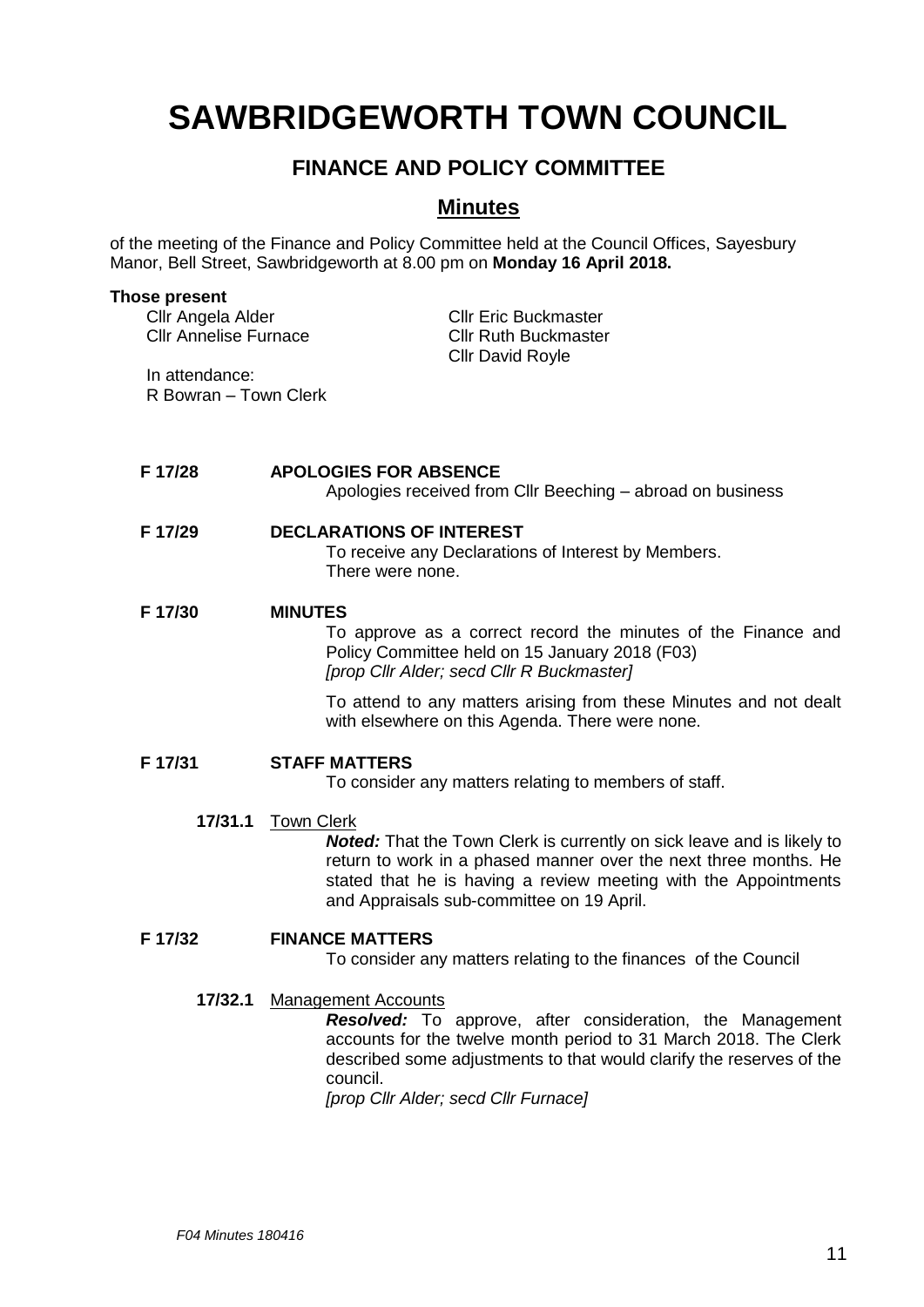### **17/32.2** Local Government Pension Scheme

Clerk reported having received a communication for the administrators of LGPS claiming a payment to compensate them for strain costs in the sum of £73,000 relating principally to the ill-health retirement of an officer in 2016. Having challenged this the Actuary to the fund had retracted the demand and only a lesser sum of £4,000 remained relating to staff costs in excess of the pension find assumption.

Members wished it be recorded that they were very dissatisfied with the manner with which the finance team at Hertfordshire CC had communicated and managed this issue.

*Resolved:* That this amount should be remitted. *[prop Cllr Alder; secd Cllr R Buckmaster]*

#### **F 17/33 POLICY MATTERS**

To consider any matters relating to Policy for the future development of Town Council services to the community.

#### **17/33.1** General Data Protection Regulations (GDPR)

A draft policy was considered by members and a minor amendment made. Clerk was asked to confirm that he would be conducting training for members and staff.

*Resolved:* To recommend that the draft policy for Responsibilities and Guidance in order for the council to comply with the provisions of General Data Protection Regulations be adopted by council. *[prop Cllr R Buckmaster; secd Cllr Royle]*

### **17/33.2** Footpath Quotations

Quotations received for the re-instatement of the Right of Way from Elmwood to the river were considered and members agreed that the preferred option should be presented to council for approval.

Quotations received for the repair and resurfacing of the footpath adjacent to the Parish Hall were considered and members agreed that the preferred option should be presented to council for approval.

In each case there should be the caveats that funding will be forthcoming from Herts County Council and there is no on-going commitment to maintaining the footpaths.

### **17/33.3** Cemetery Roadway Quotation

The first quotation received for the extension to the roadways at the Three Mile Pond Cemetery was in excess of £10,000. The Clerk will therefore seek two further quotations for the work as required by Financial Regulations.

### **F 17/34 ECONOMIC DEVELOPMENT**

To consider a brief for the creation of a business plan encompassing the need to develop areas of the town to encourage an increase in vibrancy of the local economy.